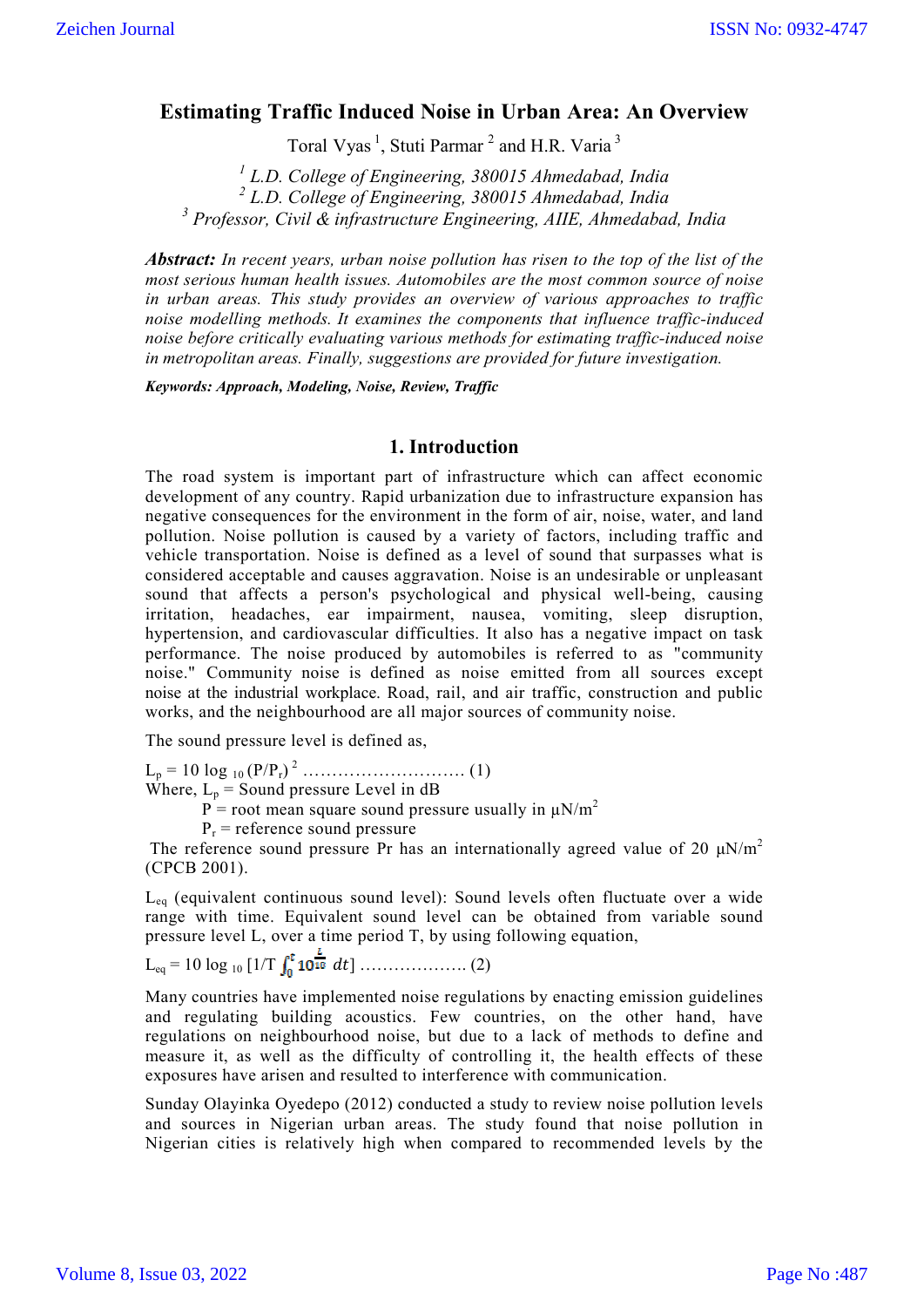World Health Organization (WHO), Housing and Urban Development (HUD). Table-1 shows the limiting value of noise level of various countries for the defined zone, industrial, commercial, residential, and silent zone respectively.

| <b>Countries</b>             | <b>Industrial</b><br>(dB) |       | <b>Commercial</b><br>(dB) |       | <b>Residential</b><br>(dB) |       | <b>Silent zones</b><br>(dB) |       |
|------------------------------|---------------------------|-------|---------------------------|-------|----------------------------|-------|-----------------------------|-------|
|                              | Day                       | Night | Day                       | Night | Day                        | Night | Day                         | Night |
| <b>India</b>                 | 75                        | 70    | 65                        | 55    | 55                         | 45    | 50                          | 40    |
| <b>Australia</b>             | 55                        | 55    | 55                        | 45    | 45                         | 35    | 45                          | 35    |
| <b>Japan</b>                 | 60                        | 50    | 60                        | 50    | 50                         | 40    | 45                          | 35    |
| <b>US, EPA</b><br><b>WHO</b> | 70                        | 60    | 60                        | 50    | 55                         | 45    | 45                          | 35    |

**Table-1 Standard Noise Levels**

There is no legislative framework in Nigeria that can be used to reduce noise pollution. According to the report, Nigerian cities are plagued by noise, with road traffic, industrial machinery and generators being the main culprits [1]. Environmental influences are interconnected, and human comfort is a complicated state influenced by all of these aspects as perceived by the individual. Sepehari S. et al. (2019) showed that how noise affected human cognitive performance and thermal perception in varied air temperatures.[2]

## **2. Factors affecting traffic induced noise level**

The major factors that affect the noise level in urban area are includes various conditions such as traffic condition, location condition and atmospheric condition. Figure 1 lists out some parameters which may be included by various researcher for traffic noise modelling.

Vishal Konbattulwar (2014) developed a noise prediction model that takes into account a variety of characteristics and can be used to measure the degree of noise experienced by commuters in India's Mumbai Metropolitan Region. They looked at a variety of vehicles, including air-conditioned (A/C) cars, non-A/C cars, buses, and three-wheeler autos. Noise levels were often greater in the area of intersections and signalized junctions, according to the researcher [3]. In urban areas, there is more traffic on the road during peak hours than during off peak hours, and so the noise level changes according to the amount of traffic on the road. Weijun Yang (2020) conducted the research in Foshan, China's Chancheng District. The city's level of noise is also higher at off periods than during peak period, which is likely due to faster speeds and larger traffic volume. [4] When the number of parameters affecting the traffic noise model are more, the accuracy of model increases subsequently, N. Genaro et al. (2010) considered 25 different parameters to create an artificial neural network based model, namely, traffic flow type, time of day, number of vehicles with siren, average vehicle speed, average building height, state of the pavement, type of pavement, road width, distance from noise source, commercial or leisure environment, construction work in the area, stabilization time, ascendant light vehicle flow, descendant light vehicle flow, ascendant motorcycle flow, descendant motorcycle flow, ascendant heavy vehicle flow, descendant heavy vehicle flow, abnormal events related to traffic, abnormal events unrelated to traffic, road slope, number of ascending lanes, number of descending lanes, street type,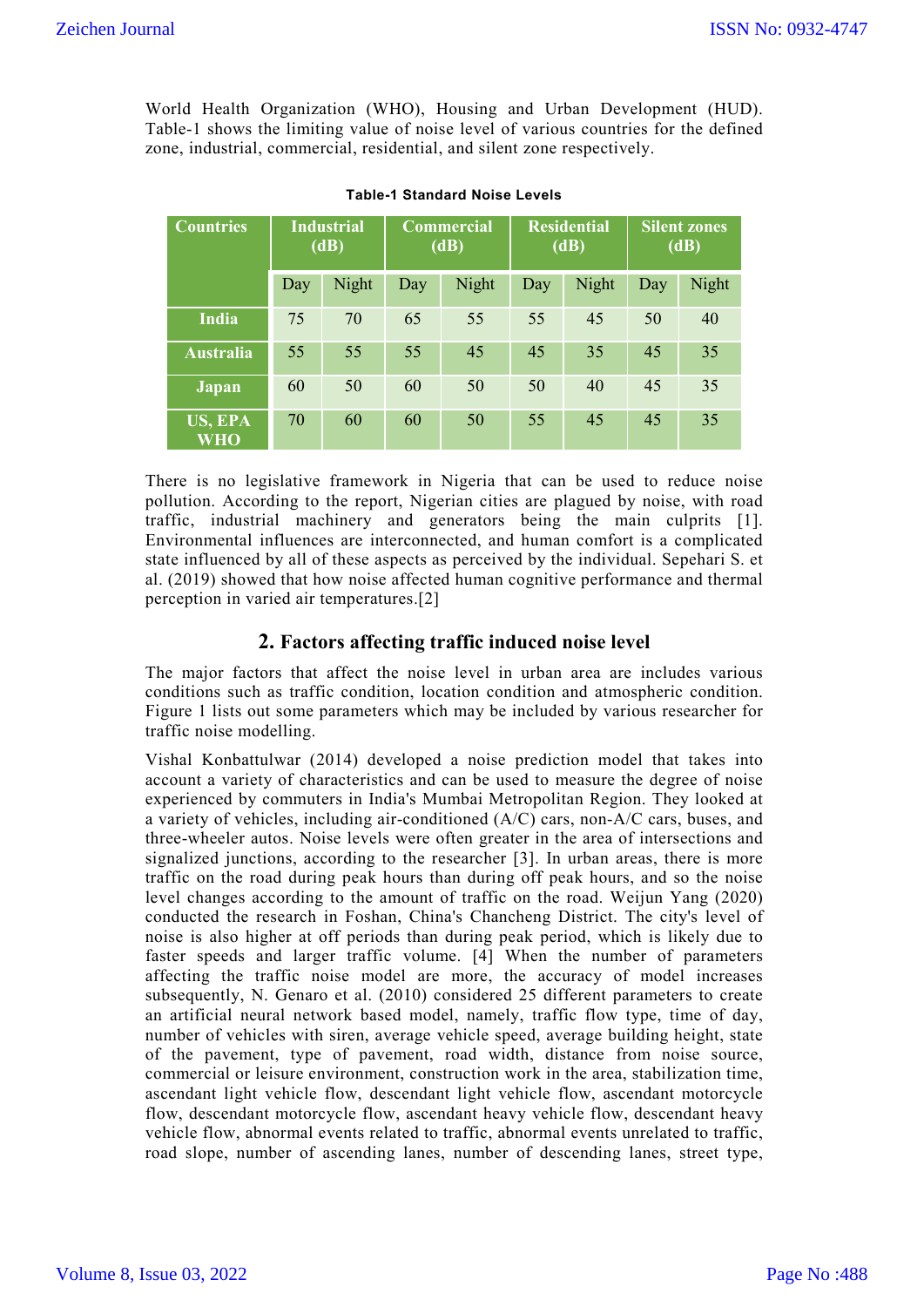street width.[5] The overall noise level in the area is also influenced by land use and the surrounding neighbourhood. There is heterogeneous traffic in developing countries like India, which leads to an increase in noise levels due to mixed traffic, congestion, honking, and a lack of awareness. Ritesh Vijay (2015) studied the impact of honking on noise caused by a variety of traffic circumstances. He gathered information such as traffic volume, noise levels, honking, road shape, and vehicle speed, among other things. Due to various characteristics later discovered as honking, road layout, and vehicle speed, the initial study revealed a lack of association between traffic volume and comparable noise. Furthermore, a frequency analysis of traffic noise revealed that honking added 2 to 5 dB (A) of additional noise, which is rather considerable.[6]



**Figure-1 Factors affecting traffic induced noise level**

Maya M.S. et al. (2015) also considered honking as one of the major causes of traffic noise pollution. They created a model in Thiruvananthapuram city using various parameters like, number of heavy vehicles, number of light vehicles, number of honking and speed of vehicles. [7] Noise propagation or absorption is also influenced by the land use and surroundings. Noise levels rise in areas with heavy traffic because of chaotic development, as opposed to sparse and well-planned development. Traffic noise surveying and analysis were conducted by Bengang Li et al. (2002) along three major routes in the Beijing urban region. The data demonstrate that during the day, traffic flow on these main thoroughfares is congested, and the levels of noise emitted by automobile traffic on them exceed important environmental regulations. The spatial pattern of vehicular traffic was also investigated, with the findings suggesting that the spatial variances are mostly due to the unequal expansion of Beijing's metropolitan districts. [8] The noise level fluctuations have been noticed at numerous spots along the road; as we walk away from the intersection, the noise level decreases. The noise level at roundabout and signalised intersections approaches the top limit, according to Feng Li et al (2017)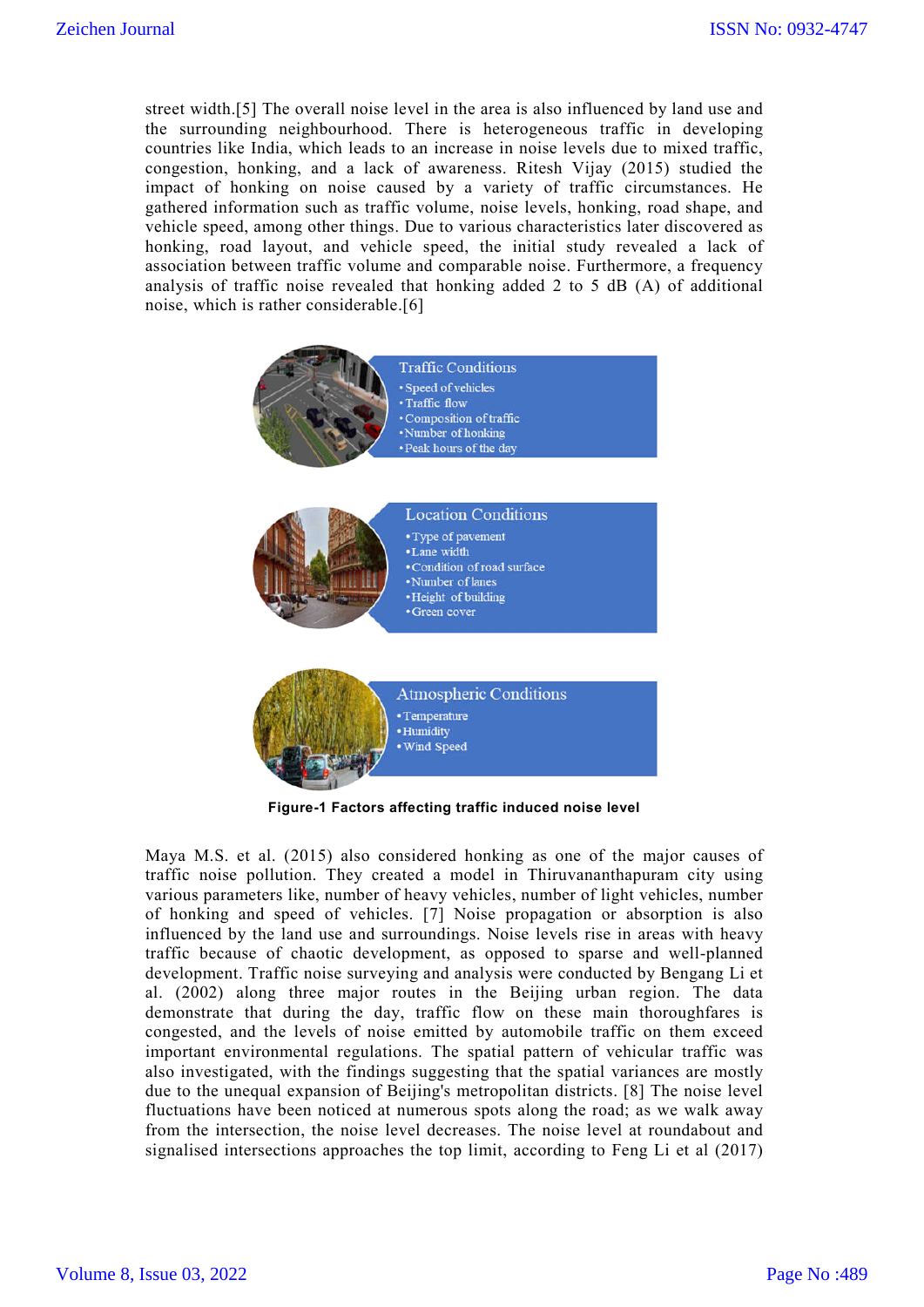[9]. The traffic noise system is composed of the road traffic subsystem, the human subsystem, the environment subsystem, the traffic network subsystem. (Gilani et.al. 2021)[10]

### **3. Methods and technique for estimating traffic induced noise**

Many academics throughout the world have utilized various approaches and strategies to anticipate noise levels, such as the parametric approach, the nonparametric approach, and simulation. When regulatory road traffic noise data is partial, incorrect, or missing, it is required to classify and qualify the data by prioritizing certain sources of information and criteria above others. Using the Morris screening method, Pierre Aumond et al. (2021) performed an overall sensitivity analysis of the CNOSSOS-EU model.[11] Mutasem El-Fadel (2002) demonstrated a pioneering use of the recently released Traffic Noise Model (TNM) by the US Federal Highway Administration (FHWA), which is presently being implemented in to replacing the outdated STAMINA package by the FHWA. In the context of an expanding metropolis with lax construction regulations and insufficient buffer widths between highways and building boundaries, TNM is used to assess the noise impact of multiple motorways running parallel and above one other. Table 2 shows some of the Traffic Noise Prediction Models among various countries. The features of traffic flow, such as volume, vehicle classification, and travel speeds, were determined for this purpose along existing and proposed highways [12]. Bhaskar A et. al. (2004) integrated the Dynamic areawide Road traffic noise simulator-DRONE by combining a road traffic noise prediction model (ASJ MODEL-1998) with a road traffic simulator (AVENUE). This combined traffic-noise-GIS-based toot has been updated to anticipate noise levels in densely populated areas. Traffic simulation combined with a noise model allows for dynamic access to traffic flow data and, as a result, automated and detailed traffic noise predictions. The prediction is made on a temporal as well as a spatial scale. The GIS connection creates dynamic areawide traffic noise contour maps, which provide a visual picture of noise pollution. [13] Traffic noise prediction is a significant issue in urban traffic environment planning. Because of the varied traffic conditions at crossings, forecasting traffic noise is difficult. To evaluate traffic noise around roundabouts and signalised intersections, Feng Li et al. (2017) suggested a microscopic traffic simulation-based dynamic traffic noise estimation approach. An experimental method is used to develop a vehicle noise emission model that takes into account the influence of acceleration. The model's accuracy is checked by comparing it to measured data. The effects of differing traffic volumes Simulated and contrasted traffic noise around roundabouts and signalised junctions. The mechanisms behind certain key correlations amongst vehicular noise and volume are studied. The data show that when traffic is congested, traffic noise reaches an upper limit, with the exit lane contributing much more noise energy than the entrance lane. [9]. Hunjae Ryu et al. (2017) proposed a statistical model for predicting noise levels. They used a noise map of a city in South Korea to examine spatial dependency on geographically surrounding locations. After that, using the spatial autoregressive model (SAR), the spatial error model (SEM), and an ordinary least squares (OLS) model, the population-weighted mean of the noise level was regressed on the average urban form [14]. Due to its predictability and precision, soft computing approaches such as fuzzy logic, Artificial Neural Network (ANN), ANFIS, and others are becoming more popular in comparison to classic statistical regression techniques. To anticipate vehicular traffic noise in metropolitan areas, Francis Cirianni et al. (2015) created a multilayer feed forward back propagation neural network. To forecast the equivalent continuous sound level  $(L_{eq})$  in decibels(A), the proposed ANN model was applied. The regression analysis and the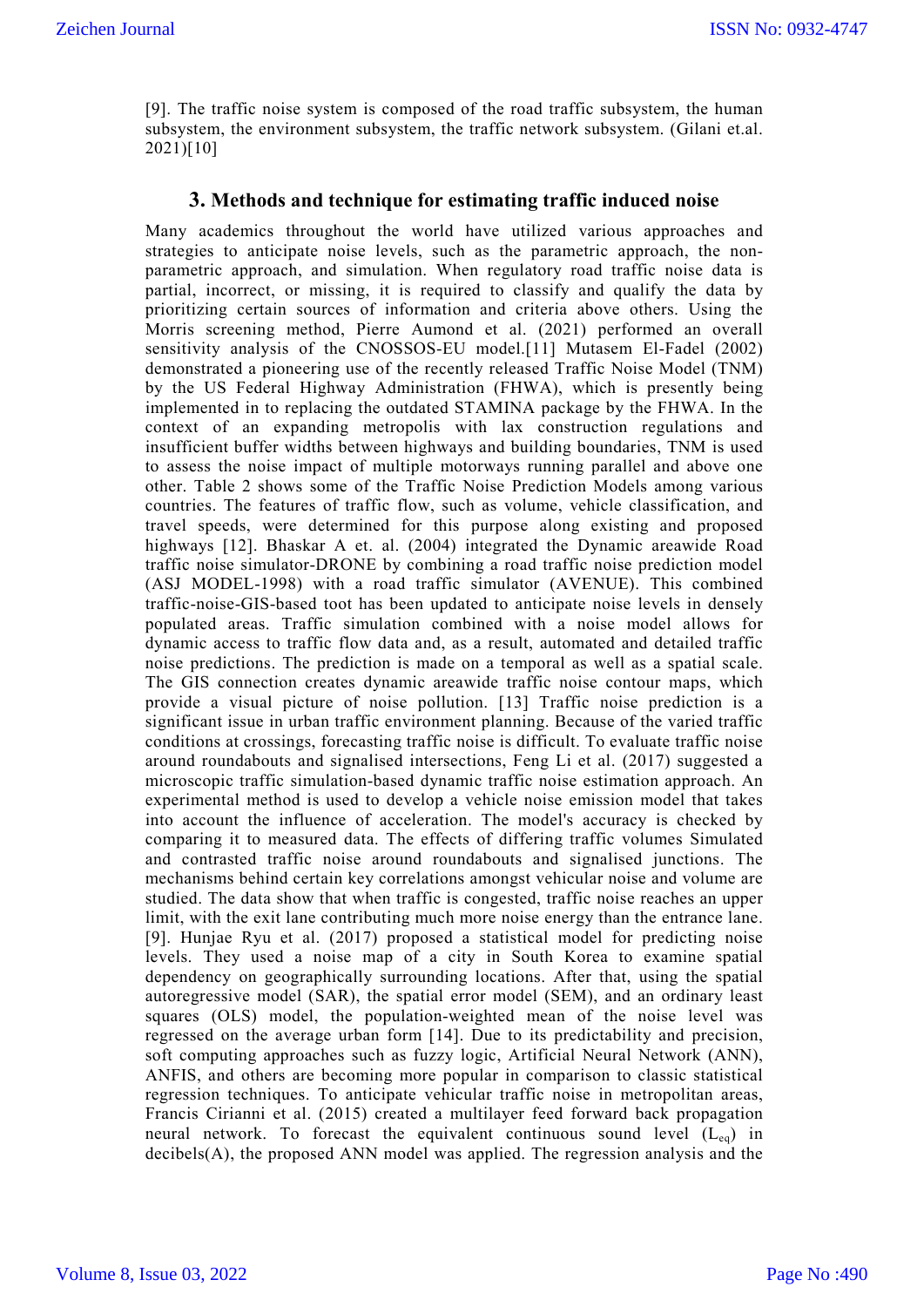projected Leq from the neural network approach were also compared to the actual measurement.[15] Sharaf Al Khederey et al. (2021) used an adaptive neuro-fuzzy inference system (ANFIS) to predict traffic noise levels on a Kuwaiti ring road using Count of light and heavy vehicles, vehicle noise level, average pace of both, building elevation, lane width, surface condition, and wind and pavement temperature are among the 10 factors. Machine learning was used to build a visionbased automobile detection mechanism. For the Ann based (ANFIS) traffic noise estimation method, the model was 90 % effective, with just an RMSE of 0.0022. [16] Soft computing approaches were used to identify a model produced by SL. Fortuna et al (2001) based on the utilization of several key parameters. They've suggested novel models for predicting acoustic noise that are based on soft computing approaches, specifically MLP-type neural networks, with a set of fuzzy rules generated by Sugeno's optimization method and a neuro-fuzzy network with constant consequents.[17]

| <b>Approaches</b> | <b>References</b>                   | <b>Detailed approaches/tools</b>              |
|-------------------|-------------------------------------|-----------------------------------------------|
| Parametric        | Maya M.S. et al. (2015)             | Multiple Linear Regression Model              |
| approaches        | Hunjae Ryu et al. (2017)            | Spatial Autoregressive Model                  |
|                   | Sujit kumar De et al.<br>(2017)     | <b>Adaptive Traffic Noise Model</b>           |
|                   | Deok-soon et al. (2013)             | <b>ASJ Traffic Noise Prediction Model</b>     |
|                   | Mutasem El-Fadel (2002)             | <b>FHWA Traffic Noise Prediction</b><br>Model |
| Non-parametric    | N. Genaro et al. (2010)             | <b>Artificial Neural Network</b>              |
| approaches        | Francis Cirianni et al.<br>(2015)   | A Neural-fuzzy Logic Approach                 |
|                   | Sharaf Al Khederey et al.<br>(2021) | Adaptive Neural-fuzzy Inference<br>System     |
|                   | SL. Fortuna et al (2001)            | A Neural-fuzzy Logic Approach                 |
|                   | Cammarata (1995)                    | Neural technique based on a                   |
|                   |                                     | Backpropagation                               |
|                   | Gilani et al. (2021)                | Graph Theory technique                        |
| <b>Simulation</b> | Bhaskar A et. al. (2004)            | A hybrid approach integrating the             |
|                   |                                     | Simulation and Traffic Noise                  |
|                   |                                     | Predictive Model along with GIS<br>tool       |
|                   | Feng Li et al. (2017)               | <b>Traffic Noise Simulation</b>               |
|                   | William H.K. Lam et al.             |                                               |
|                   | (1998)                              | Monte Carlo Technique                         |
|                   | Bany Bossam Eldien et al.<br>(2009) | GIS-based Noise Mapping                       |
|                   | Melova et al. (2014)                | <b>Descriptive Simulation</b>                 |
|                   | Feng Li et colleagues<br>(2017)     | Dynamic Traffic Noise Simulation              |
|                   | Alina Petrovici et al.<br>(2020)    | <b>Traffic Microsimulation Models</b>         |

| Table-2 Analysis of literature on approaches |  |  |
|----------------------------------------------|--|--|
|----------------------------------------------|--|--|

The accuracy of traffic noise monitoring methodologies and noise estimations in Hong Kong were investigated by William H.K. Lam et al. (1998). To integrate the uncertainty in traffic noise estimations in Hong Kong, a simulation model using the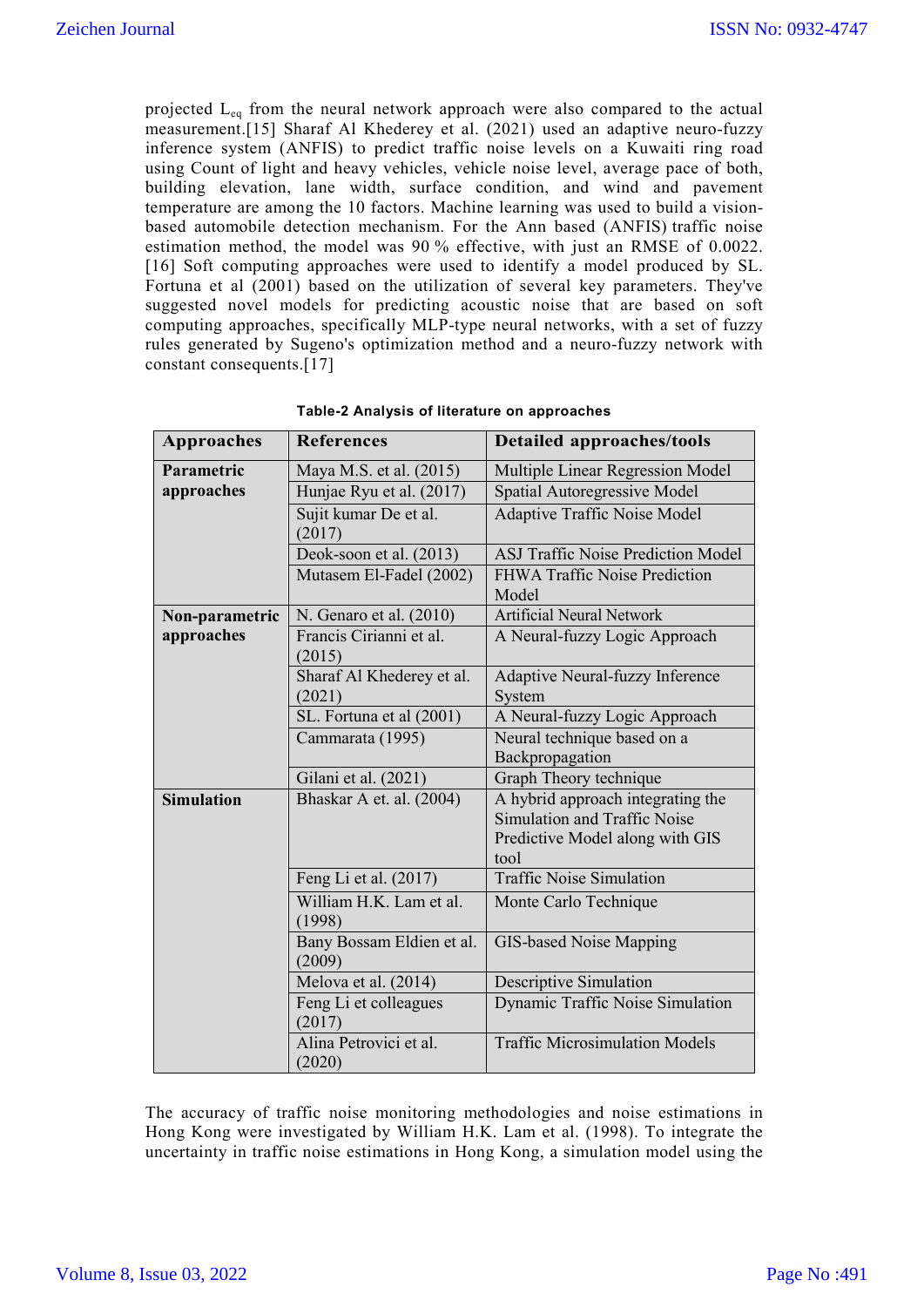Monte Carlo technique was developed. [18] According to Cammarata (1995), semiempirical methods, regression analysis, for example, does not produce particularly accurate estimations of the noise level trend. The authors employed a Back propagation algorithm Network-based neural approach. to try to address this problem (BPN). The neural approach to the problem revealed the need for a set of auditory data in particular phases. They proposed using a cascading neural structure with two levels The learning vector quantization system is a supervised categorization network that filters data at the first stage, discarding any inaccurate data, while the BPN forecasts data at the second stage.[19] Gilani et al. (2021) used a graph theory technique to build road traffic noise models that included factors relating to the road traffic subsystem. Vehicle speed, carriageway width, traffic volume, number of heavy trucks and number of honking incidents were among the road traffic subsystem variables chosen for modelling purposes. Although the results were slightly exaggerated, the models were proven to produce satisfactory outcomes. Considering the anticipated changes in the values of the study's independent variables, the method could be useful for estimating future noise levels.[10] GIS software is also gaining popularity among urban planners. GISbased noise mapping can provide a better understanding of current situations, allowing policymakers to develop frameworks to reduce noise pollution. Bany Bossam Eldien et al. (2009) used a Geographical Information System to conduct a study with 400 sampling points and create a noise pollution map of Suez city centre in Egypt (GIS). Noise pollution has also been discovered around major roads, according to the study [20]. After a series of lab tests, Enrico Gallo et al. (2018) created an app for signal processing and data transmission for the Regional Environmental Agency (ARPA Piemonte). The IoT Open Data platform collected hourly data for months in real time, resulting in a first exposure map for leisure noise and an annual detailed spectrum of hourly noise levels. The authors have used this data-driven method to have an impact on the political agenda, a greater positive participation of residents in focus groups, local entrepreneur engagement, and patron awareness, all in order to begin a better adaptation of open-air events to city living.[21] Melova et al. (2014) have demonstrated how traffic related noise spreads. Each road construction's explanation is explained in a straightforward manner using descriptive simulation. Projects that included a noise study simulation were found to be easier to enforce for the general public than those that did not. Vegetation growth simulation across various time periods is rapidly becoming an important part of urban transportation designs due to increasing environmental pressure. Practice shows that the design value of these simulations is increasing as the global traffic load increases [22]. Anca et al. (2015) investigated noise levels in several locations of Timisoara in order to identify the city's most vulnerable structures. Because the noise level resulting from exposure to road noise exceeds or threatens to exceed at least one of the limit values on these building facades, their identification is critical. The parameterization of traffic noise prediction models varies, and as a result, different estimations of noise levels may be produced based on the geographical context in terms of emission sources and propagation field.[23] Jibran Khan et al. (2021) compared the source and propagation characteristics of The European regulation, Common Noise Assessment Methods for European Union Member states (hereafter, CNOSSOS), Nord2000, and also the Traffic Noise Exposure (TRANEX) approach are three examples of such models. based on UK methodology. Overall, CNOSSOS and TRANEX generated similar results, with TRANEX marginally outperforming CNOSSOS in recreating Nord2000 LAeq values.[24]. Traffic noise prediction is difficult due to the complex traffic flow at road crossings. To evaluate traffic noise near roundabouts and signalised crossings, Feng Li et colleagues (2017) focused on microscopic traffic simulation, a complex traffic noise simulation technique was created. An experimental method is used to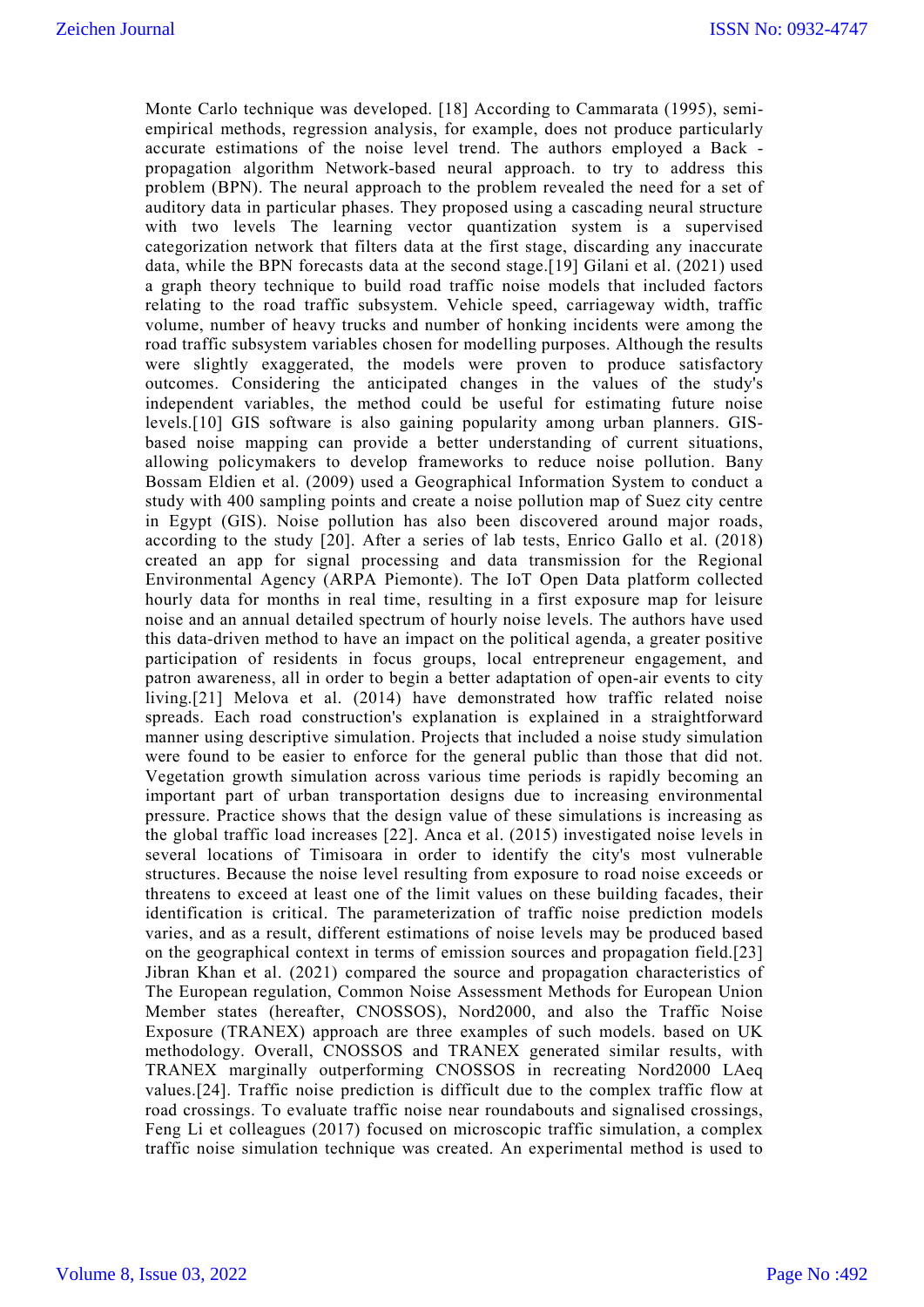develop a vehicle noise emission model that takes into account the influence of acceleration. The model's accuracy is checked by comparing it to measured data. The effects of differing traffic volumes on traffic noise near roundabouts and signalised intersections are simulated and compared. They came to the conclusion that when traffic is light, traffic noise reaches a maximum level.[25] According to a behavioral study, the local average noise level from road traffic exceeds the national average in numerous places. Few people, on the other hand, have the adaptive capacity to ignore the influence of ambient noise pollution within reasonable bounds. Sujit kumar De et al. (2017) created an adaptive traffic noise model for a noise-prone zone's susceptible community.[26] Iphan F. Radam et al. (2018) investigated the effects of traffic on the impact of noise generated in an open space with no obstructions at distances of 0 metres, 17.5 metres, and 35 metres. According to the findings of the investigation, traffic flow has a high correlation level as a source of noise at a distance, and noise levels have a decreasing correlation level.[27]. Individual driver-vehicle-units (DVUs) and their interactions are used in traffic microsimulation models, allowing for a thorough evaluation of traffic noise utilising Common Noise Assessment Methods (CNOSSOS). Alina Petrovici et al. (2020) applied a multifractal approach to the propagation of acoustic waves. The approach's originality stems from the multifractal model's freedom, which permits the simulation of varied acoustic wave behaviours using the fractality degree. The mathematical foundation of the model is based on Cayley–Klein absolute geometries, which are periodic mappings of conventional space and the Lobacevsky surface in a variational metric.[28]. Deok-soon et al. (2013) developed a method for estimating road traffic noise for environmental assessment that took traffic volume and road surface variables into account. The ASJ model (Acoustical Society of Japan Model for Traffic Noise Prediction) utilizes statistical model for two different categories of road surfaces: permeable asphalt (PA) and dense-graded asphalt (DGA), this is determined by the sound intensity of the noise generated by the friction between the tyres and the road surface and measured sound pressure levels were found to be in good agreement.[29]

### **4. Discussion & Conclusion**

Noise pollution is caused by a variety of factors, the most prominent of which being traffic in urban areas. Location, traffic volume, density, honking occurrences, percentage of heavy vehicles, Gradient vegetation cover, land use etc. Various studies in the subject of noise estimation and prediction models have been carried out by a number of researchers. Following tables shows the basic highlight of various approaches used for estimation of noise level.

| Sr.<br>No. | Approach                                                           | <b>Highlights</b>                                                                                                                              |
|------------|--------------------------------------------------------------------|------------------------------------------------------------------------------------------------------------------------------------------------|
| 1.         | Statistical tools, regression<br>analysis & parametric<br>Approach | It simplifies the estimating process and,<br>more crucially, these linear equations have<br>easy-to understand modular<br>an<br>interpretation |
| 2.         | Graph Theory, Various<br>algorithm and non-<br>parametric Approach | Helpful tool to quantify $\&$ simplify the<br>many components of dynamic and complex<br>systems                                                |
| 3.         |                                                                    | Soft computing techniques $(1)$ It made it feasible to solve nonlinear                                                                         |

#### **Table-3 Approaches to Traffic Noise Models**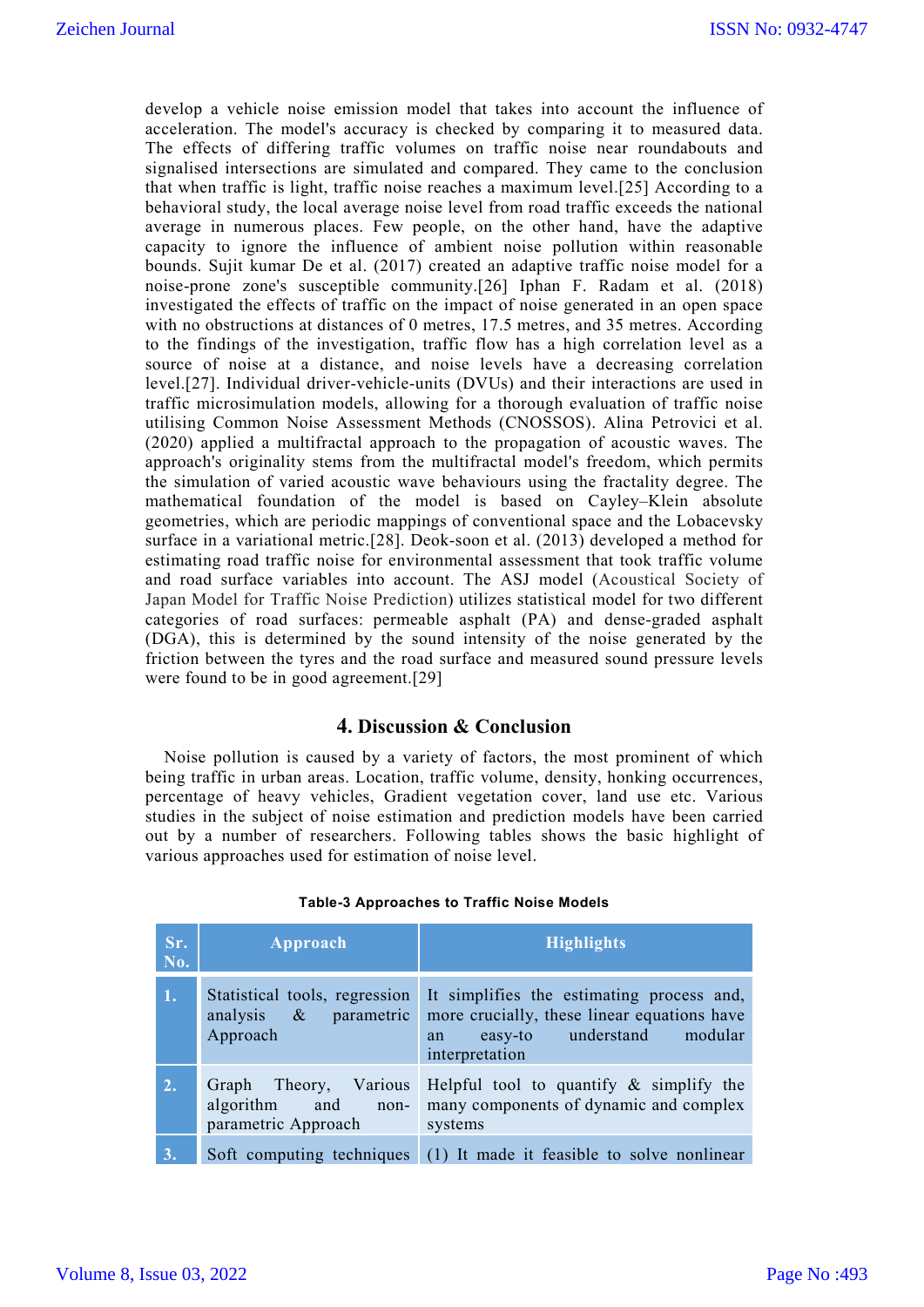|    | like Fuzzy logic, ANN etc. | problems for which mathematical models<br>are unavailable, and<br>(2) It introduced human knowledge such as<br>cognition, recognition, comprehension,<br>learning, and others into the computing<br>domains.                                                        |
|----|----------------------------|---------------------------------------------------------------------------------------------------------------------------------------------------------------------------------------------------------------------------------------------------------------------|
| 4. | Software & Simulation      | Variable conditions and results can be<br>explored. Without putting oneself in<br>danger, critical situations can be studied. It<br>is inexpensive. Simulations can be sped up<br>to allow for more in-depth analysis of<br>behaviour over a longer period of time. |

Every locality has its own set of traits, and the law and order in each location differs. The procedures used to estimate noise vary depending on where you are. Simple linear regression analysis is not relevant to all areas, and it has a number of drawbacks, such as the selection of independent variables that may or may not be truly independent. The complex and dynamic system can be solved using a graph theory technique. Many academics have devised various algorithms, each with its own set of advantages and disadvantages. Soft computing techniques gaining popularity can correlate human complex behavior and can give better results. Hopefully, additional research will be done in the future to improve the prediction of noise levels in metropolitan areas using artificial intelligence and soft computing technologies.

## **Acknowledgments**

We are thankful to Dr. P.J. Gundaliya and Dr. A.M. Jain for providing valuable suggestion to this comprehensive review paper.

## **REFERENCES**

- [1] Olayinka OS, "Noise Pollution in Urban Areas: The Neglected Dimensions", Environ Res J. **(2012)**, 6(4):259–71.
- [2] Seperis S., Aliabadi M., Golmohammadi R., Babamiri M., "The effect of noise on human cognitive performance and thermal perception under different air temperatures", Journal of Research in Health Science, **(2019),** 19(4): e00464
- [3] Konbattulwar V, Velaga NR, Jain S, Sharmila RB, "Development of in-vehicle noise prediction models for Mumbai Metropolitan Region, India", Traffic Transp Eng (English Ed [Internet]. **(2016),** 3(4):380–7
- [4] Yang W, He J, He C, Cai M, "Evaluation of urban traffic noise pollution based on noise maps", Transp Res Part D Transp Environ [Internet]. **(2020),** 87:102516.
- [5] N. Genaro, A. Torija, A. Ramos-Ridao, I. Requena, D. P. Ruiz, M. Zamorano, "A neural network-based model for urban noise prediction", Acoustical Society of America, **(2010)**
- [6] Vijay R, Sharma A, Chakrabarti T, Gupta R, "Assessment of honking impact on traffic noise in urban traffic environment of Nagpur, India", J Environ Heal Sci Eng. **(2015),** 13(1)
- [7] Maya M S, Sreedevi C, "Analysis of Traffic Noise Pollution in Thiruvananthapuram City using Mapping and Modelling", International Journal of Engineering Research & Technology, **(2015)**
- [8] Li B, Tao S, Dawson RW, "Evaluation and analysis of traffic noise from the main urban roads in Beijing", Appl Acoustic**. (2002),** 63(10):1137–42.
- [9] Li F, Lin Y, Cai M, Du C, "Dynamic simulation and characteristics analysis of traffic noise at roundabout and signalized intersections" Appl Acoust [Internet]. **(2017),** 121:14–24.
- [10] Gilani TA, Mir MS, "Modelling Road traffic Noise under heterogeneous traffic conditions using the graph-theoretic approach", Environ Sci Pollut Res, **(2021),** 28(27):36651–68